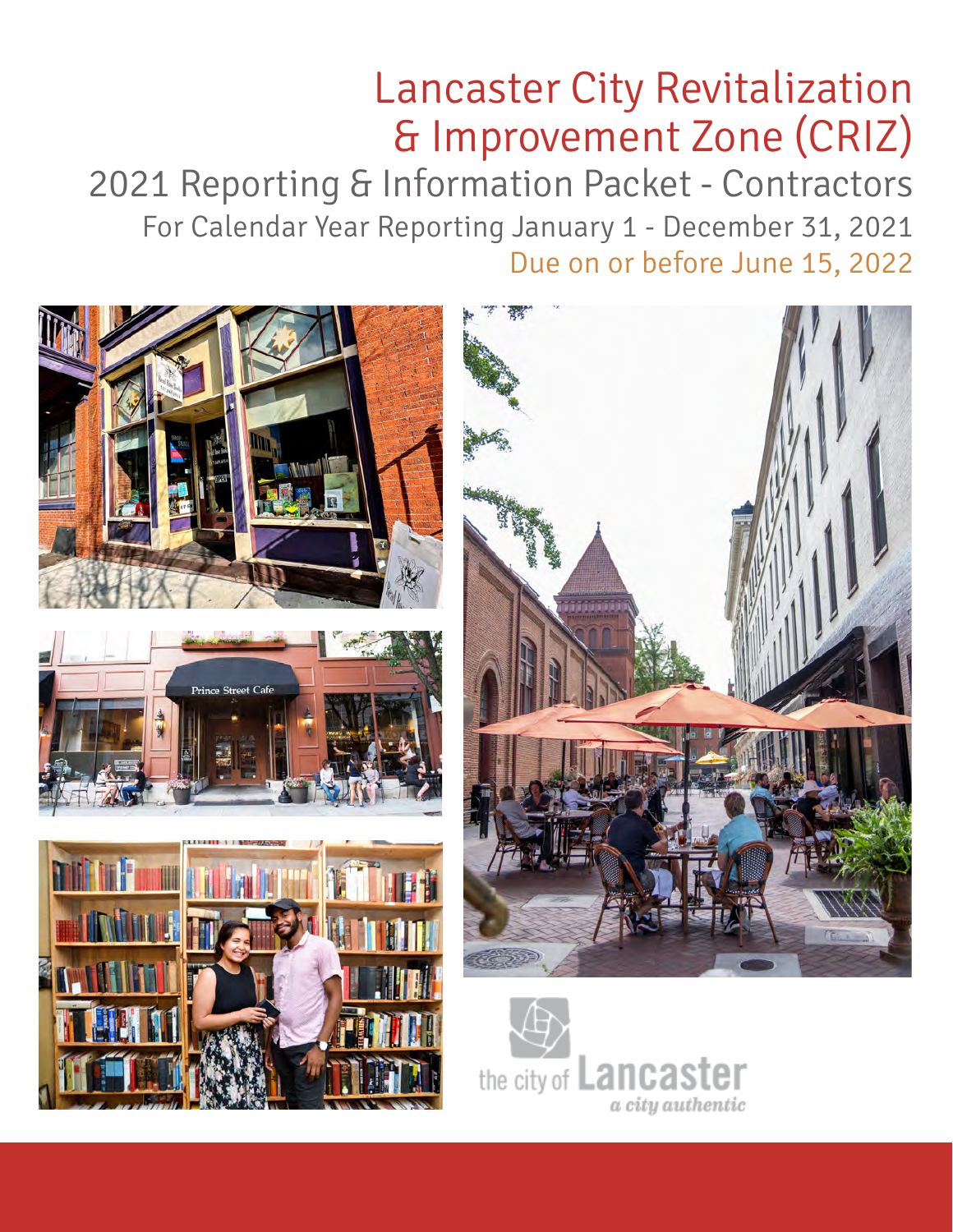# What is the City Revitalization & Improvement Zone (CRIZ)?

Created by a state law in 2013, the City Revitalization & Improvement Zone (CRIZ) is a special district that encourages development and revitalization in certain sized communities across the Commonwealth. Lancaster is one of two cities to receive the first designations. The CRIZ consists of approximately 130 acres in downtown Lancaster and in selected areas in the remaining parts of the city. Under the law, certain state and local tax revenues generated by new and existing businesses within the CRIZ, as well as contractors working on CRIZ-financed projects, can be used to pay debt on bonds and loans that are issued for qualifying capital improvements in the zone. The baseline year is the year the zone was approved. Lancaster's baseline year is 2013.

The CRIZ is overseen and managed by the Lancaster City Revitalization and Improvement Zone Authority. The Authority meets each month. To see if your project is in the CRIZ, visit the CRIZ Authority website here: **http://cityoflancasterpa.com/government/criz-authority**

### To see if your business is in the CRIZ, go to the Authority's link below:

https://www.cityoflancasterpa.com/investment-incentives-tax-credits-and-financing/criz/

Click on the CRIZ map and then type in the street address.

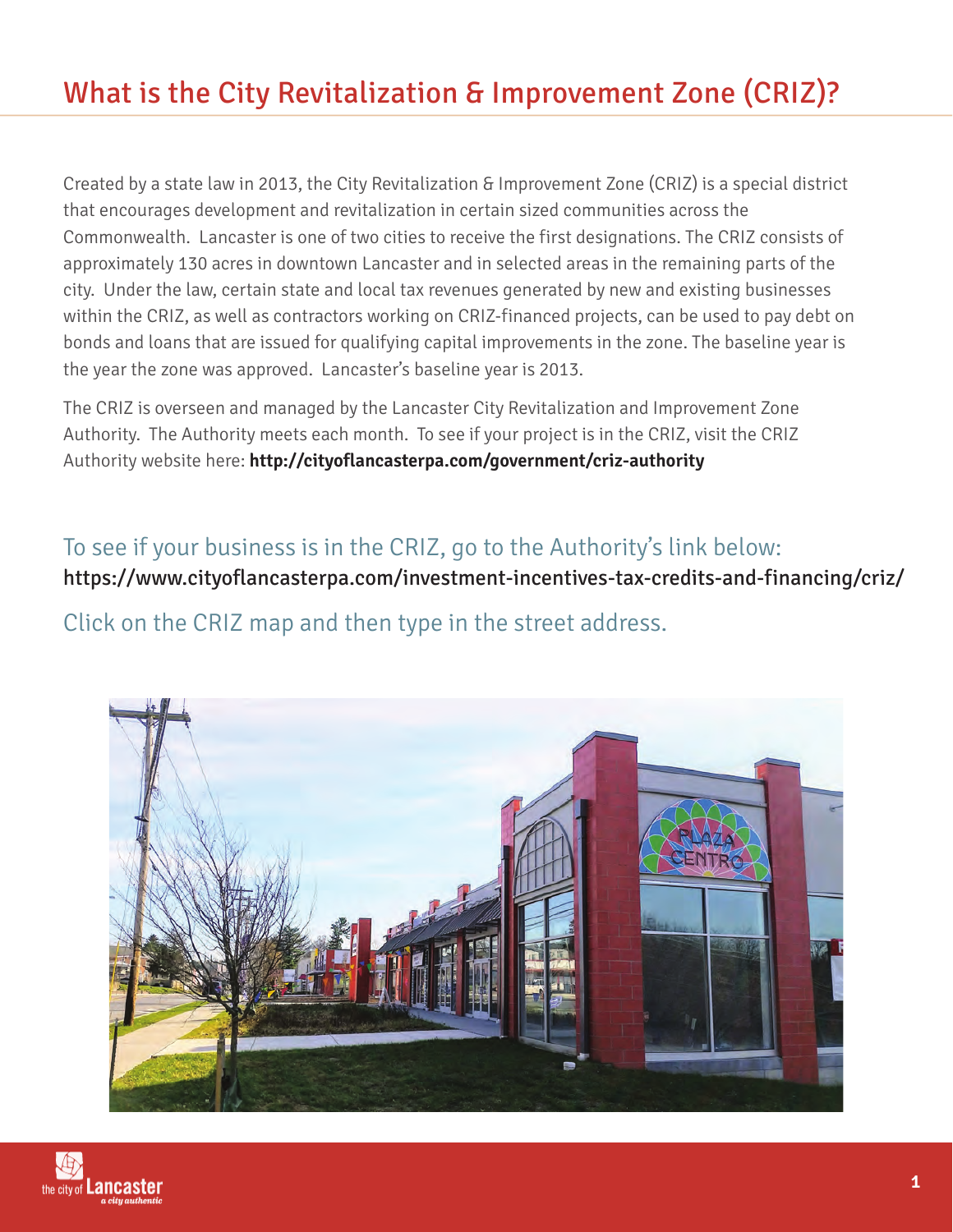### Why was the CRIZ created?

The Commonwealth created the CRIZ to spur the revitalization of communities like the City of Lancaster by capturing certain state and local taxes and channeling those taxes back to the local municipality to help finance redevelopment and new construction opportunities.

As a business and/or property owner located in the CRIZ, your business activity will contribute toward your community's growth simply by filing the required annual, confidential reports to state and local officials to ensure that eligible taxes are captured and redirected back to Lancaster. Over time, areas included in the CRIZ are expected to see further redevelopment which translates into additional jobs, reduced vacancies, more foot traffic for businesses and improved safety and cleanliness.

The CRIZ program is a long-term investment by the Commonwealth, the City, its businesses and property owners in the economic health of Lancaster.

- New commerce, increased tourism, new companies
- New jobs
- A strengthened, more collaborative and dynamic community
- A range of housing options
- A distinctive, attractive, and vibrant downtown and neighborhood commercial hubs
- Smart growth that encourages multiple land uses while preserving open space and historic buildings

### CRIZ Benefits to Lancaster: CRIZ Benefits to Your Business:

- Opportunity to finance small scale projects to improve or expand your business if it is located within the CRIZ
- $\bullet$  Increased investor confidence in the city
- Expected property value increase if you own property in the city
- Improved safety & streetscapes
- Increased foot traffic with:
	- More visitors and tourists visiting the city
	- $O$  New or expanded hotels, restaurants, retail
	- More people working in the CRIZ that could patronize your business

![](_page_2_Picture_20.jpeg)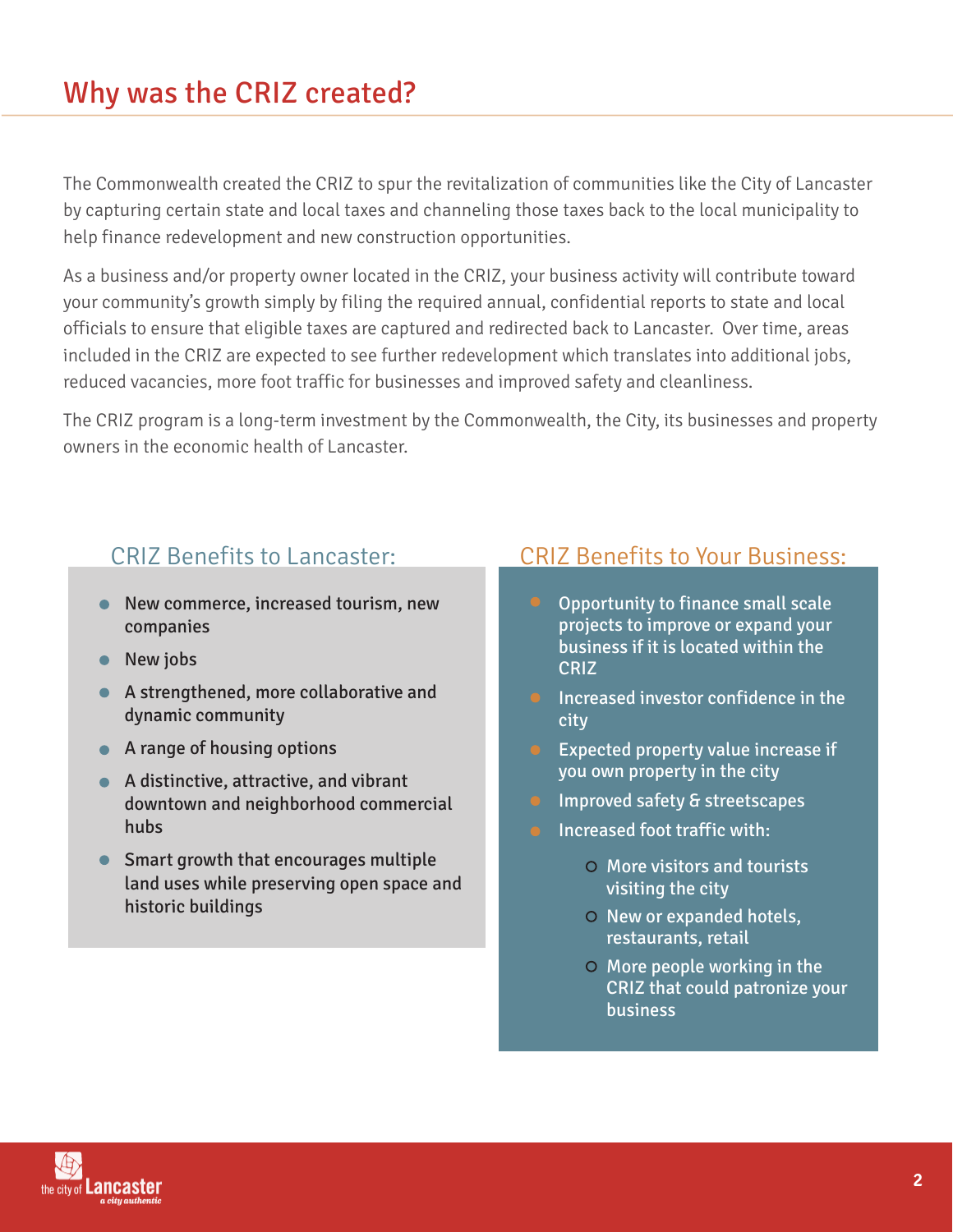# CRIZ Reporting - what do I have to do?

Business owners and contractors doing business in the CRIZ will not incur any additional taxes as a result of the CRIZ. However, under the CRIZ law, you are required to report the taxes your business already pays and reports to state and local agencies. Please begin completing your CRIZ reporting forms well in advance of the deadline.

### WHAT

Reporting is on a CASH BASIS…meaning, you report what your business has **actually paid** from January 1, 2021 through December 31, 2021, regardless of what tax year it's for. You must complete and file all forms for 2021 to be received by the Pennsylvania Department of Revenue (DOR) and the City of Lancaster (COL) on or before **June 15,** 2022. Please begin reporting efforts well before the deadline noted above and maintain evidence of timely filing. Assistance is available—see page 9.

Below is a list of CRIZ tax reports that need to be filed. Please see the next page for a complete table of applicable state and local taxes.

### Pennsylvania State (Department of Revenue) Form - STATE:

1

CRIZ Zone Program Tax Report - MUST BE FILED ELECTRONICALLY

Electronic filing and instructions will be available from April 1 to June 15, 2022 at: https://www.etides.state.pa.us/NIZCRIZ/Esignature/Account/LogOn?ReturnUrl=%2fNIZCRIZ%2fDefault.aspx

When you are ready to file the CRIZ report online, you must sign in using your e-TIDES account number. If you don't have one, please obtain one by following "New Users" registration. When filing, please click "JOB," as that tells the State that you are a contractor working on a CRIZ project. **Once you have filed and before signing off, print the state filing for your records (includes a five-digit confirmation number).**

Read the CRIZ legislation here: http://bit.ly/1np31F1 (and scroll down to Article XVIII-C.)

Visit the Department of Community & Economic Development's CRIZ website here: https://dced.pa.gov/programs/city-revitalization-improvement-zone-criz/

### City of Lancaster Form - LOCAL:

1

CRIZ Program Local Tax Report - City of Lancaster - MUST BE MAILED, E-MAILED OR HAND-DELIVERED

#### Please visit the City of Lancaster's website at:

https://www.cityoflancasterpa.com/investment-incentives-tax-credits-and-financing/criz/

|                                                 |                          | Complete and send by mail City of Lancaster $\sim$ OR $\sim$ CrizReports@cityoflancasterpa.com |
|-------------------------------------------------|--------------------------|------------------------------------------------------------------------------------------------|
| or e-mail completed form to: Attn: CRIZ Reports |                          |                                                                                                |
|                                                 | P.O. Box 1599            |                                                                                                |
|                                                 | Lancaster, PA 17608-1599 |                                                                                                |

![](_page_3_Picture_18.jpeg)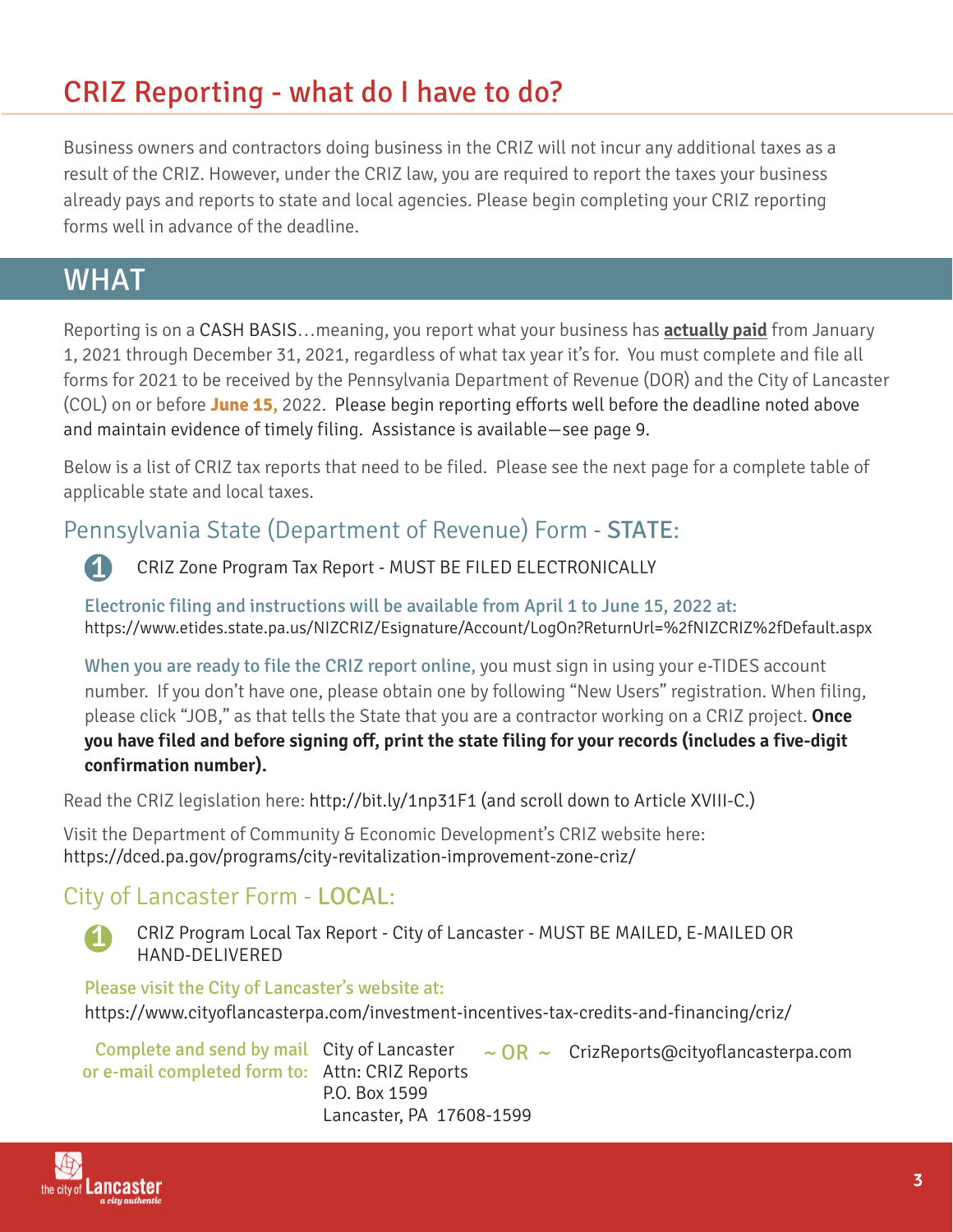Applicable state and local taxes are noted below.

From this list of taxes, determine which of these taxes your business paid on a cash basis in 2021 and report those payments on the forms.

#### 1 Pennsylvania State (Department of Revenue) Taxes: **STATE**

|     |                                                                              | <b>See Example</b>      |
|-----|------------------------------------------------------------------------------|-------------------------|
| (5) | Employer Withholding Tax - includes CRIZ Projects                            | <b>EWH-CRIZ Project</b> |
|     | Sales & Use Tax Paid by Contractor for Materials for Projects<br>in the Zone | C-SU                    |

### City of Lancaster Taxes: **LOCAL**

| City Of Edited Ster Taxes.                        | <b>See Example</b>   |
|---------------------------------------------------|----------------------|
| Local Employer Wage                               | EIT/PIT-CRIZ Project |
| Earned Income Tax (PIT - Excludes Passive Income) | EIT/PIT-CRIZ Project |
| <b>Local Service Tax</b>                          | LST-CRIZ Project     |

![](_page_4_Picture_7.jpeg)

1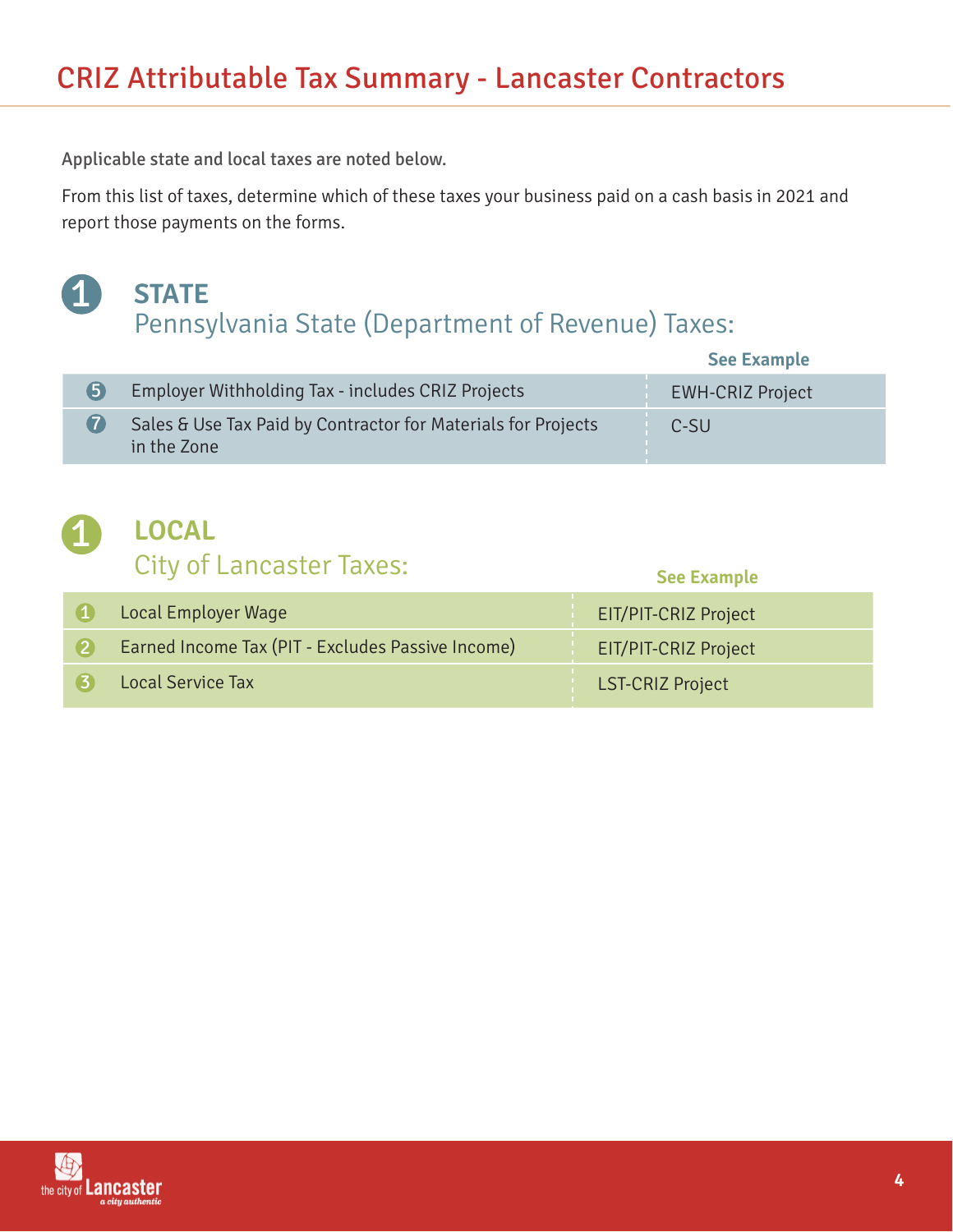# How does the CRIZ reporting process work?

BASELINE YEAR: 2013

![](_page_5_Figure_2.jpeg)

the city of **Lancaster**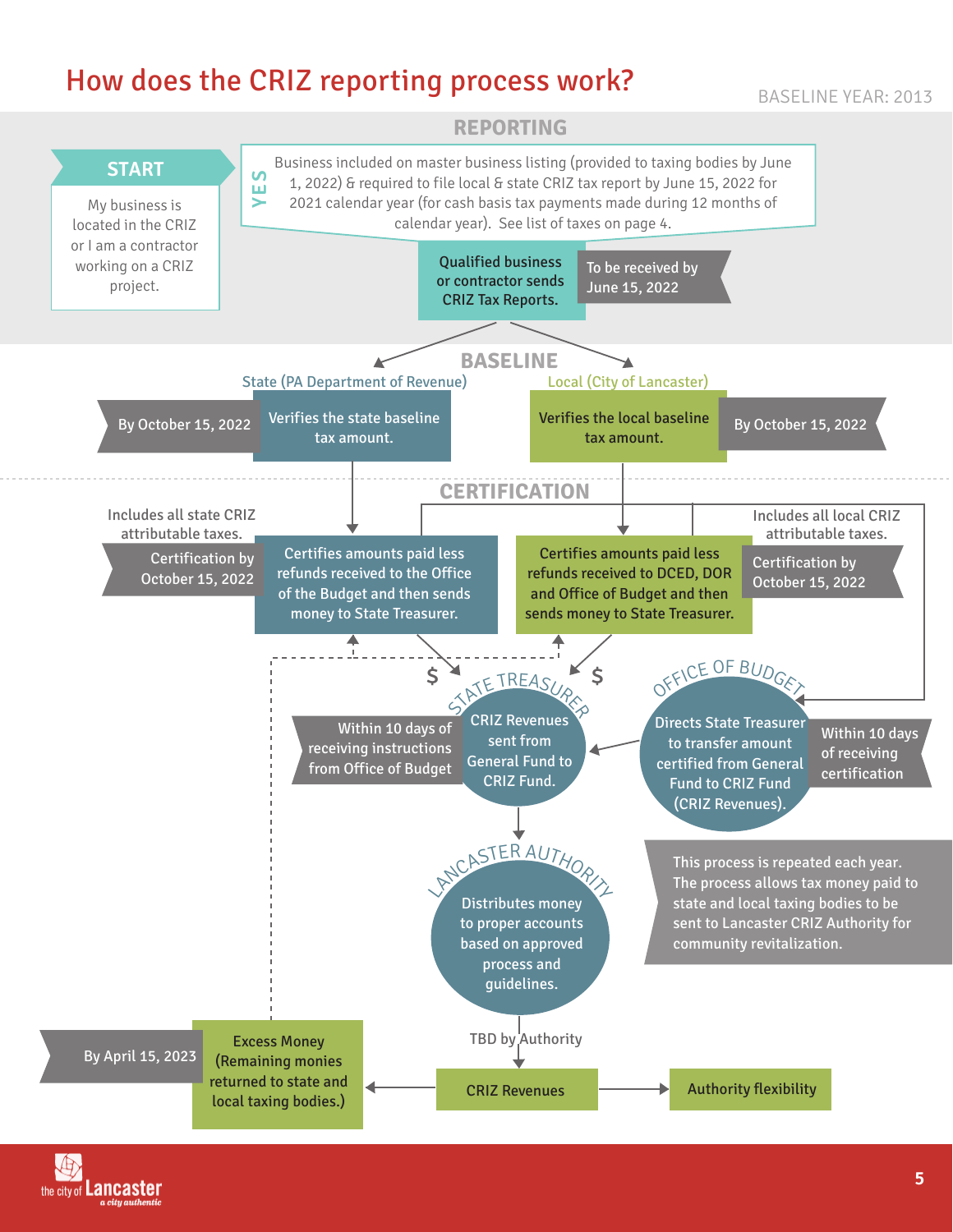# CRIZ Reporting - when is it due and why?

# WHEN

Must be received on or before June 15, 2022 for the calendar year ended December 31, 2021 (January 1, 2021 through December 31, 2021). Filings will not be accepted by the Department of Revenue after June 15, 2022 (their system is shut off after 11:59 p.m. on June 15, 2022). Those who do not file by then will be assessed a penalty on all state taxes, and the Lancaster community will not be allowed to utilize the revenues for revitalization, so please don't delay. Please keep copies of your STATE and LOCAL reports filed.

![](_page_6_Figure_3.jpeg)

# **WHY**

So that the state and local taxing bodies can certify the amount of tax revenue that was paid which the Lancaster CRIZ Authority can use to fund the CRIZ area development projects.

# What if I have questions and need help?

We are waiting to help you. Here's how you can reach us:

- Make an appointment to come visit our team. We can help you file the forms for FREE.
- Contact Deana Zosky, the Lancaster Authority's CRIZ compliance contact by email at deana@four-score.com for questions about reporting. FourScore is a consultant engaged by the Authority to assist business with their reporting requirements.
- Contact our tax hotline at 484-951-1289 or lancastercrizcompliance@four-score.com where a tax specialist can answer your questions. Please leave a message if you don't reach us directly and a specialist will respond within 24 hours with help.

**Please contact us so we can help you easily complete the CRIZ reporting. Thanks for being a part of Lancaster's revitalization!**

![](_page_6_Picture_12.jpeg)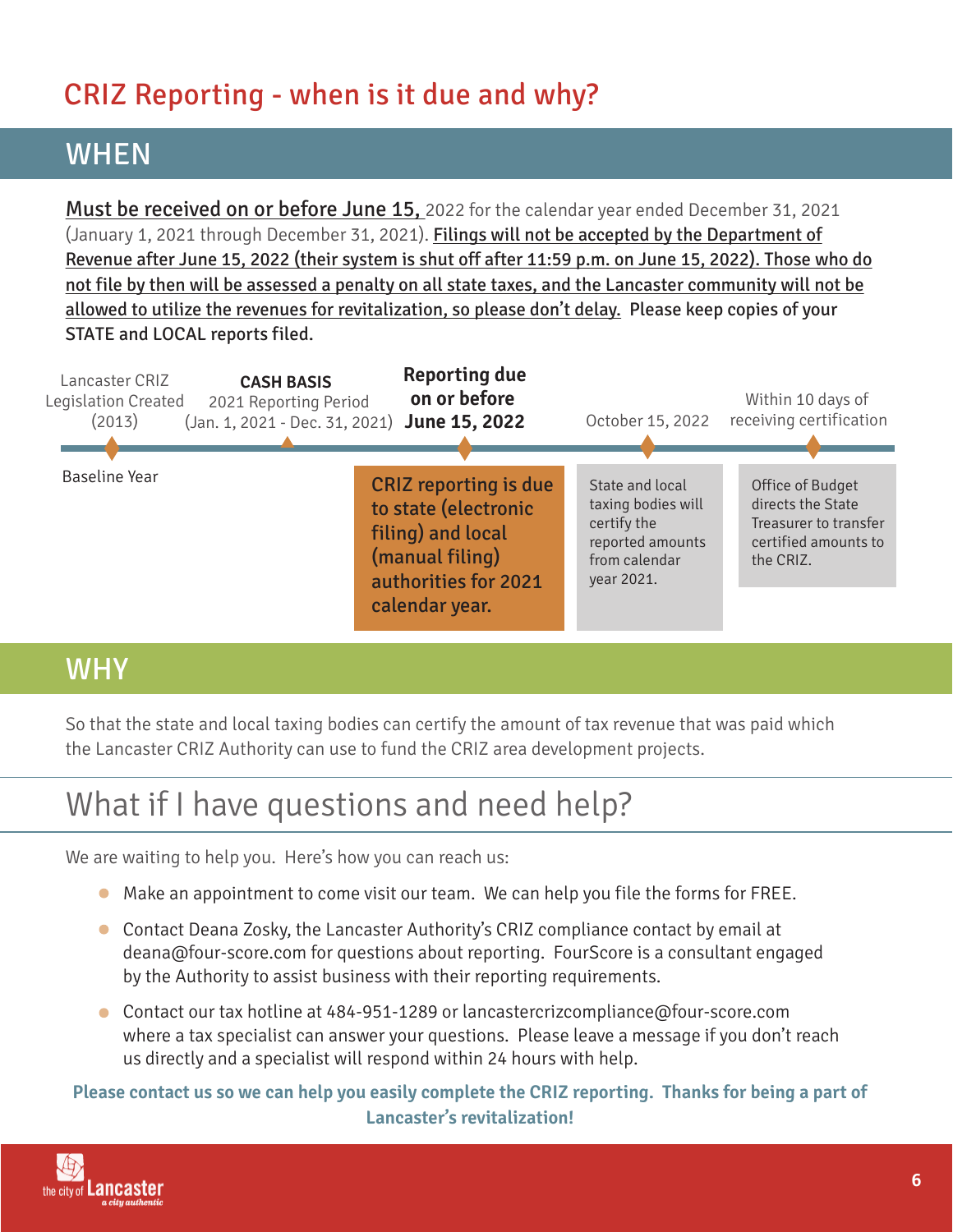#### **Payroll Taxes Paid from 1/1/2021 to 12/31/2021 Example Company, Inc. 2021 PA Employer Withholding Tax - CRIZ Project**

![](_page_7_Picture_1.jpeg)

#### **PLEASE COMPLETE A SEPARATE CRIZ REPORT (UNIQUE LOCATION NUMBER) FOR EACH CRIZ PROJECT ADDRESS**

Example Company, Inc. is working on a CRIZ project as a contractor. They have two people working on the project. Each of the people working on the project are spending a different percentage of their hours working on the project. The taxes paid related to the hours worked on the project that were remitted to the PA Dept. of Revenue, using Form PA-W3 (Employer Quarterly Return of Withholding Tax), in January (Q4-2020), April (Q1-2021), July (Q2-2021) and October (Q3-2021) totaled \$805.88 for the year.

|                                                          | Working on CRIZ Project                                                                                                          |          | Gross Wages                                      |                     | Withholding<br>$@3.07\%$                 | Percentage of<br>total time<br>working on<br>CRIZ project          |                      | Gross Wages<br>related to CRIZ<br>project |                      | Withholding<br>@ 3.07% |
|----------------------------------------------------------|----------------------------------------------------------------------------------------------------------------------------------|----------|--------------------------------------------------|---------------------|------------------------------------------|--------------------------------------------------------------------|----------------------|-------------------------------------------|----------------------|------------------------|
| Employee #1<br>Employee #2<br>Employee #3<br>Employee #4 | n<br>n<br>у<br>y                                                                                                                 | \$<br>\$ | 42.000.00<br>34,000.00<br>30,000.00<br>15,000.00 | S<br>\$<br>\$<br>\$ | 1,289.40<br>1,043.80<br>921.00<br>460.50 | 0%<br>0%<br>65%<br>45%                                             | \$<br>\$<br>\$<br>\$ | 19,500.00<br>6,750.00                     | \$<br>\$<br>\$<br>\$ | 598.65<br>207.23       |
|                                                          |                                                                                                                                  | S        | 121,000.00                                       | \$                  | $-3,714.70$                              |                                                                    | \$                   | 26,250.00                                 |                      | 805.88                 |
| \$<br>3.714.70                                           | <b>Total Tax Payments Made</b><br>All Pennsylvania Locations (Column A)<br>the department for consolidated employer withholding. |          |                                                  |                     |                                          | Total tax remitted in the form of a payment, received by           |                      |                                           |                      |                        |
| <b>CRIZ Location (Column B)</b><br>\$<br>805.88          |                                                                                                                                  |          |                                                  |                     |                                          | Total employer withholding attributable to the CRIZ Project.       |                      |                                           |                      |                        |
|                                                          | <b>Total Tax Refunds Received</b>                                                                                                |          |                                                  |                     |                                          |                                                                    |                      |                                           |                      |                        |
| \$<br>$\Omega$                                           | All Pennsylvania Locations (Column A)                                                                                            |          |                                                  |                     |                                          | Refunds granted attributable to consolidated employer withholding. |                      |                                           |                      |                        |
| <b>CRIZ Location (Column B)</b><br>\$<br>0               |                                                                                                                                  |          |                                                  |                     |                                          | Refunds granted attributable to the CRIZ Project.                  |                      |                                           |                      |                        |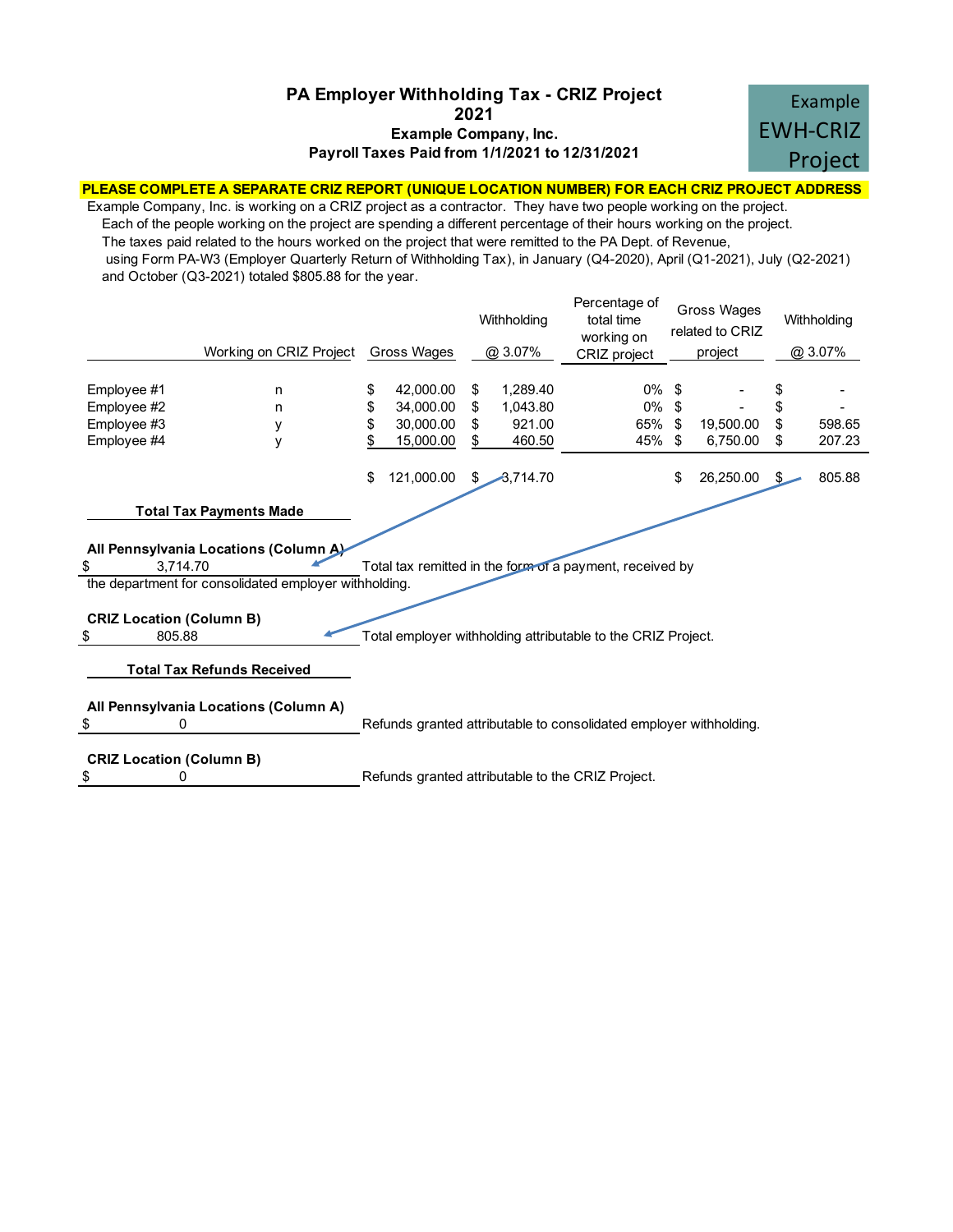#### **Sales and Use Taxes paid on the purchase of materials 2021 Example Company, Inc. Sales and Use Taxes paid from 1/1/2021 to 12/31/2021 used in construction in CRIZ (CRIZ Project)**

![](_page_8_Picture_1.jpeg)

*NOTE: Taxpayer must maintain evidence of invoices to support amount reported and have the Invoice Date, Invoice Number, Purchase Amount, and Tax Paid available for input at time of filing.*

| <b>Invoice Date</b> | <b>Invoice</b><br><b>Number</b> | <b>Purchase</b><br>Amount | <b>Sales Tax</b><br>Paid | <b>Vendor listed on Invoice</b> |
|---------------------|---------------------------------|---------------------------|--------------------------|---------------------------------|
|                     |                                 |                           |                          |                                 |
| 2/15/21             | 12568                           | \$1,700,000.00            | \$102,000.00 US Steel    |                                 |
| 3/7/21              | 1257                            | \$750,000.00              |                          | \$45,000.00 Acme Lumber Co.     |
| 4/15/21             | 18825                           | \$125.00                  |                          | \$7.50 Home Depot               |
|                     |                                 |                           |                          |                                 |
|                     |                                 |                           |                          |                                 |
|                     |                                 |                           |                          |                                 |
|                     |                                 |                           |                          |                                 |
|                     |                                 |                           |                          |                                 |
|                     |                                 |                           |                          |                                 |
|                     |                                 |                           |                          |                                 |
|                     |                                 |                           |                          |                                 |
|                     |                                 |                           |                          |                                 |
| Total               |                                 | \$2,450,125.00            |                          |                                 |
|                     |                                 |                           |                          |                                 |
| <b>CRIZ Project</b> |                                 | <b>TOTAL</b>              | $\sqrt{5147,007.50}$     |                                 |

**\*NOTE: Included above should be total payments of sales tax on an invoice to a vendor or supplier and/or** payments to Pennsylvania for use tax on invoices not charging sales tax.

**NOTE - Columns A & B are the same as this is the tax paid for the CRIZ Project (each CRIZ Project should be** reported separately using the approved CRIZ Project Address).

**Total Tax Payments Made**

**All Pennsylvania Locations (Column A)**

Total tax remitted in the form of a payment, received by the department for consolidated tax type identified above. \$ 147,007.50

**CRIZ Project (Column B)**

Total tax type identified above attributable to the location within the CRIZ. \$ 147,007.50

**Total Tax Refunds Received**

**All Pennsylvania Locations (Column A)**  $\updownarrow$  0

Refunds granted for consolidated tax type identified above.

**CRIZ Project (Column B)**

Refunds granted for tax type identified above attributable to the

location within the CRIZ.  $\begin{matrix} \text{1} & \text{3} & \text{5} & \text{6} \end{matrix}$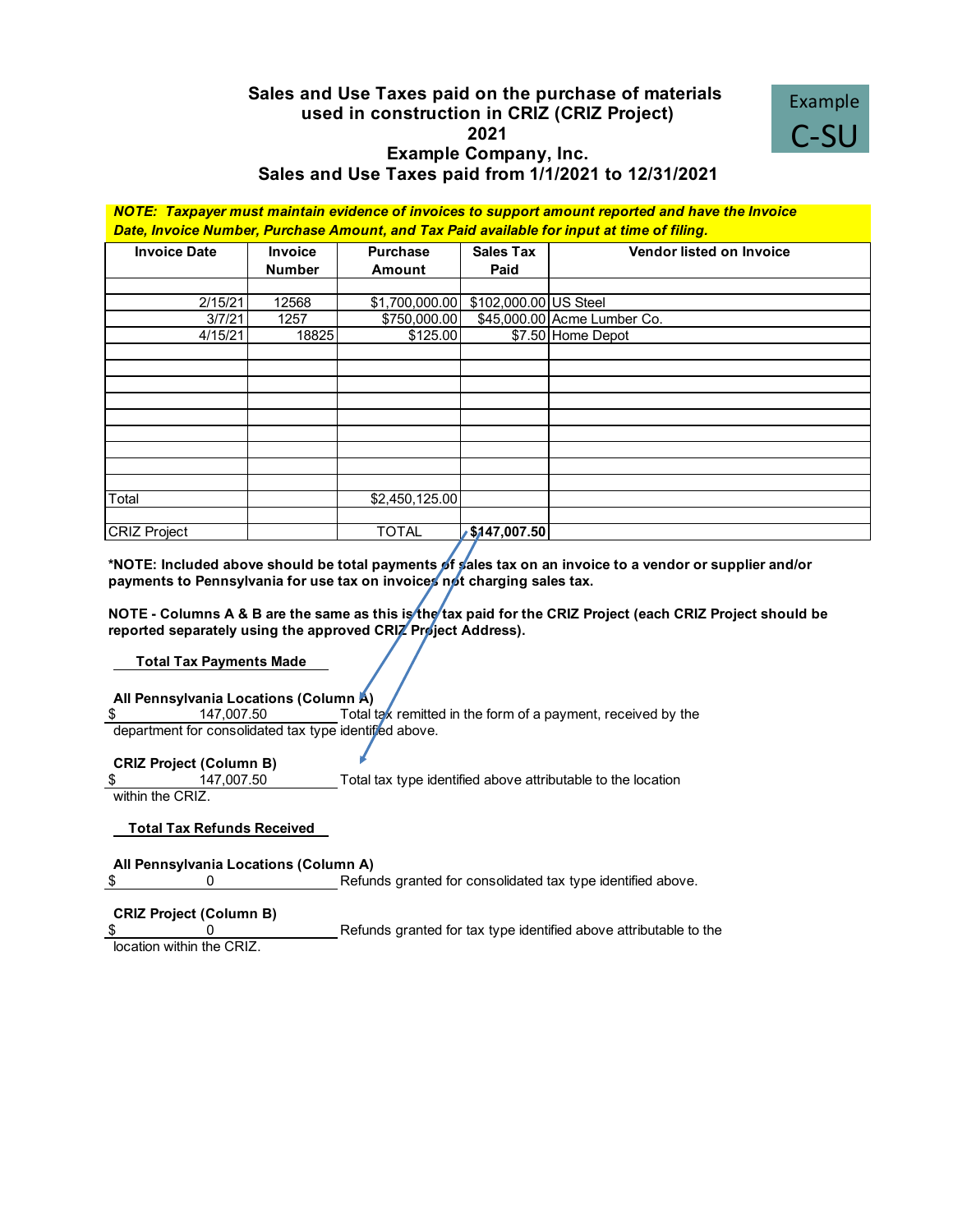### **Example Company, Inc. Local Employer Wage/Earned Income Tax Schedule - CRIZ Project <sup>2021</sup>** Example

#### **Local Earned Income Tax Paid from 1/1/2021 to 12/31/2021**

Example Company, Inc. has an office in Manheim Township but is working on a CRIZ Authority Approved Project. They have four employees; two reside in the City of Lancaster and the other two reside in Manheim Township, but only one of the Lancaster residents works on the CRIZ Authority Approved Project for 50% of their total hours. In 2021 the company paid withholding taxes to the local tax collector in January (Q4-2020), April (Q1-2021), July (Q2-2021), and October (Q3-2021) that totaled \$1,390 for the year.

#### *NOTE: This report is prepared on a cash basis. Amounts are reported in the period that they are paid, not when they are incurred. For PIT, amounts paid in 2021 to the City of Lancaster (for residents livings in PSD code 361001), include amount paid in April 2021 (from 2020 return) plus any estimated payments made in 2021.*

#### *NOTE: PIT EXCLUDES passive income.*

|                                                            | Reside in<br>City of Lancaster |            | Working on CRIZ<br>Approved Project                                                 | Gross Wages                                            | Local<br>Withholding |                                      | Local Withholding<br><b>CRIZ Project</b> |  |        |
|------------------------------------------------------------|--------------------------------|------------|-------------------------------------------------------------------------------------|--------------------------------------------------------|----------------------|--------------------------------------|------------------------------------------|--|--------|
| Employee #1<br>Employee #2<br>Employee #3<br>Employee #4   | у<br>у<br>n<br>n               |            | у<br>n<br>y<br>n                                                                    | \$<br>52,500.00<br>34,000.00<br>30,000.00<br>15,000.00 | \$<br>\$<br>\$<br>\$ | 525.00<br>340.00<br>300.00<br>225.00 | S<br>\$                                  |  | 262.50 |
|                                                            |                                |            |                                                                                     | \$<br>131,500.00                                       | \$                   | ,390.00                              | \$                                       |  | 262.50 |
|                                                            |                                |            |                                                                                     |                                                        |                      |                                      |                                          |  |        |
|                                                            |                                |            |                                                                                     |                                                        |                      |                                      |                                          |  |        |
| <b>TAX TYPE</b>                                            |                                |            | PROJECT LOCATION(S) within the City of<br>Lancaster in the 2021 CALENDAR YEAR (less |                                                        |                      |                                      |                                          |  |        |
|                                                            | cash refunds)                  |            |                                                                                     |                                                        |                      |                                      |                                          |  |        |
|                                                            |                                |            |                                                                                     |                                                        |                      |                                      |                                          |  |        |
| Local Employer Wage OR Earned                              | <b>TOTAL</b>                   |            | CRIZ%=55%                                                                           |                                                        |                      |                                      |                                          |  |        |
| Income Tax (EIT) only for those                            |                                |            |                                                                                     |                                                        |                      |                                      |                                          |  |        |
| <b>Employees or Business Owners</b>                        |                                |            |                                                                                     |                                                        |                      |                                      |                                          |  |        |
| working on a CRIZ Authority                                |                                |            |                                                                                     |                                                        |                      |                                      |                                          |  |        |
| Approved Project AND who reside                            |                                |            |                                                                                     |                                                        |                      |                                      |                                          |  |        |
| in the City of Lancaster (Live in                          |                                |            |                                                                                     |                                                        |                      |                                      |                                          |  |        |
| PSD 361001)                                                | \$                             | 262.50     | -\$<br>144.37                                                                       |                                                        |                      |                                      |                                          |  |        |
|                                                            | <b>TOTAL</b>                   |            | CRIZ%=90.4%                                                                         |                                                        |                      |                                      |                                          |  |        |
| Local Services Tax (LST) for                               |                                |            |                                                                                     |                                                        |                      |                                      |                                          |  |        |
| <b>Employees or Business Owners</b>                        |                                |            |                                                                                     |                                                        |                      |                                      |                                          |  |        |
| working in the City of Lancaster                           |                                |            |                                                                                     |                                                        |                      |                                      |                                          |  |        |
| (Work in PSD 361001)                                       | \$                             | $26.00$ \$ | 23.50                                                                               |                                                        |                      |                                      |                                          |  |        |
| Total Taxes remitted to the City of Lancaster attributable |                                |            |                                                                                     |                                                        |                      |                                      |                                          |  |        |
| to CRIZ AUTHORITY APPROVED PROJECTS                        |                                |            | 167.87<br>\$                                                                        |                                                        |                      |                                      |                                          |  |        |

![](_page_9_Picture_6.jpeg)